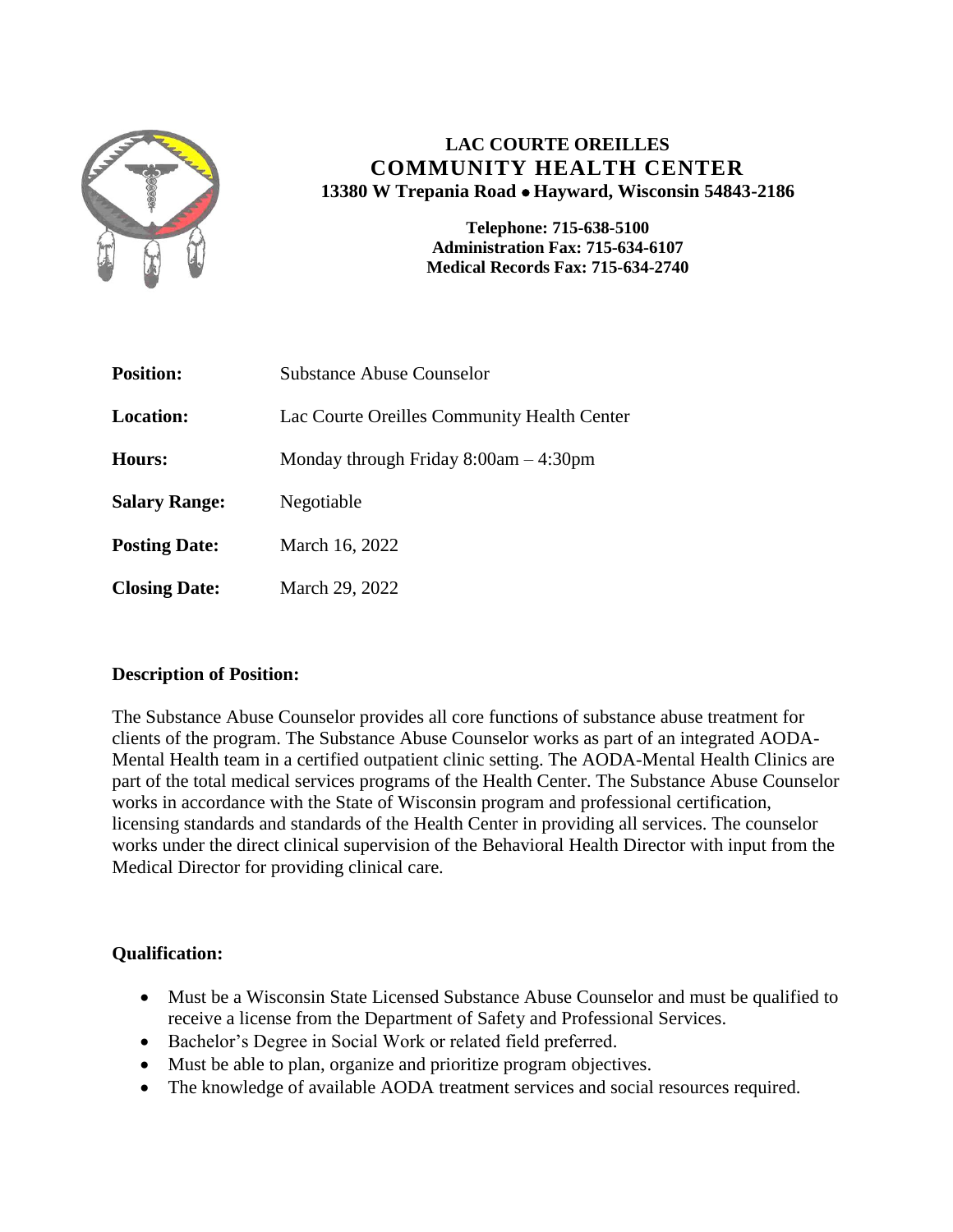- Must maintain strict confidentiality in all matters.
- Be knowledgeable of self-help meetings and the 12 steps.
- Have excellent written and oral communication skills.
- Knowledge and sensitivity to Native American substance abuse and trauma issues and ability to develop a culturally affirming practice.
- Must abide by all HIPAA regulations.
- Maintain a high level of professionalism at all times.
- Ability to be a contributing member of an integrated AODA-Mental Health and Health Center team. Knowledge and experience in Native American culture is required. Ability to work with families and community is important.
- Computer experience with word processing in Microsoft Office Suite preferred.
- Computer experience in the Electronic Health Record Preferred.
- Possess a valid WI driver's license and vehicle insurance.
- Must be able to pass drug screen testing.
- Must be able to pass a background check.

#### **Major Duties and Responsibilities:**

- 1. Provide all core substance abuse counselor functions for clients.
- 2. Appropriately and accurately produce and maintain client information necessary for third party billing and program quality assurance.
- 3. Must be available to provide on-call services.
- 4. Must be available to work evenings for Group sessions and or individual sessions.
- 5. Provide information and referral services for clients.
- 6. Maintain open communications with referral agencies.
- 7. Attend staff meetings and participate in clinical and administrative supervision.
- 8. Attend and be a team member of the Drug Court.
- 9. Facilitate the jail support group.
- 10. Provide team and individual consultation to other service providers and the community.
- 11. Attend required Health Center meetings and functions.
- 12. Pre-authorize insurances for billing purposes.
- 13. Participate on the Incident Command Team as assigned by management.
- 14. Reporting of Adverse Incidents.
- 15. Other duties as assigned by the Behavioral Health Director.

#### **Supervision and Guidance:**

The Substance Abuse Counselor will work under the direct supervision of the Behavioral Health Director with oversight by the Health Director.

#### **\*Applicants for employment with the Health Center must submit with the application form additional documents including the following:**